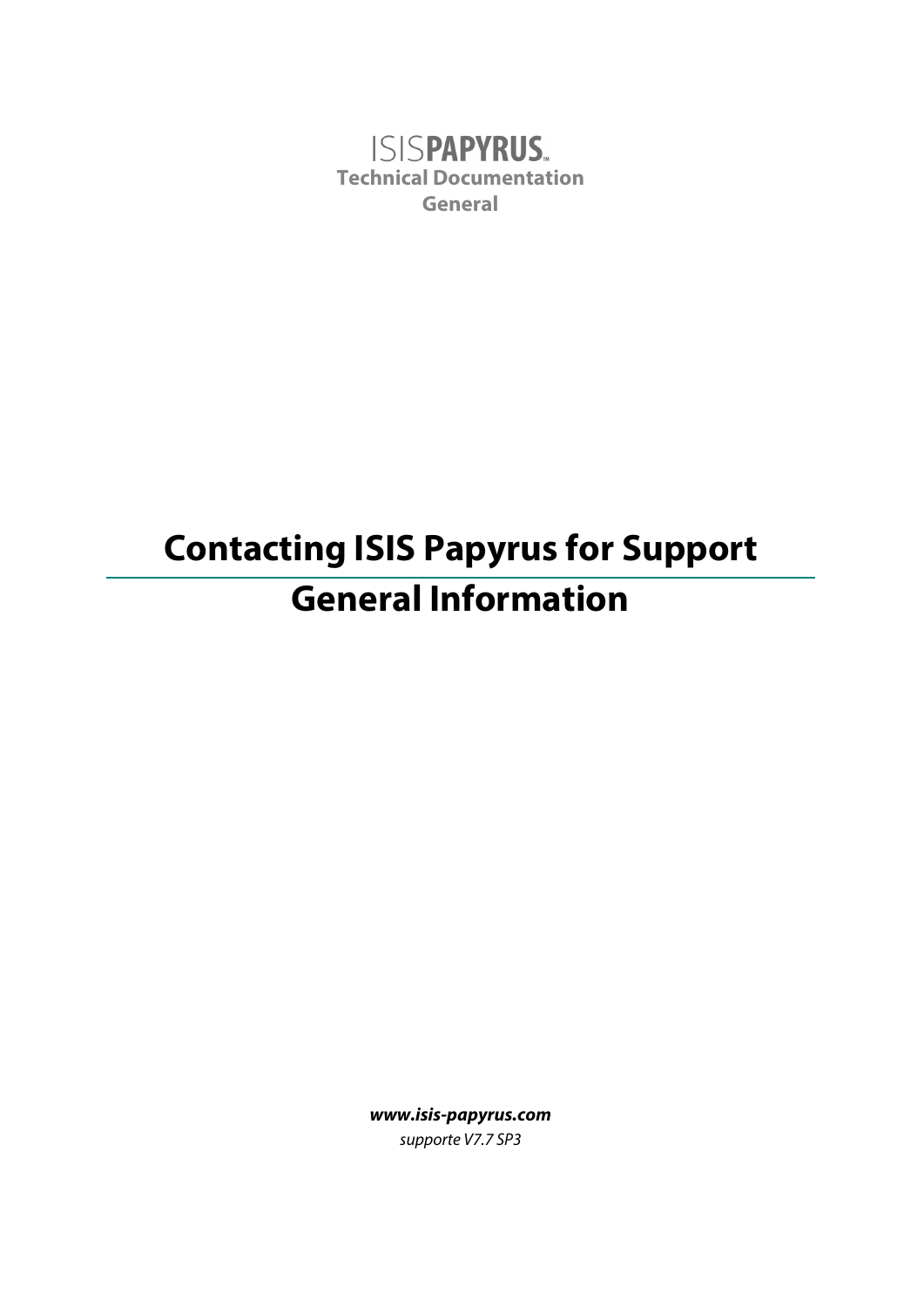#### ISIS Papyrus Europe AG

Papyrus Platz 1 A-2345 Brunn/Gebirge Phone: +43-2236-27551 Fax: +43-2236-21081 E-Mail: info@isis-papyrus.com Website: www.isis-papyrus.com

Product Support: Phone: +43 2236 27551-111 E-Mail: support@isis-papyrus.com

#### © ISIS Papyrus Europe AG 2012 - 2022 All rights reserved.

Reproduction in any form, in whole or in part, without express written permission is prohibited.

supporte V7.7 SP3 Last modification: chapter 3.3 on 2021/05/25

This document was created by the ISIS Papyrus Academy using the Papyrus Communications and Business Process Platform.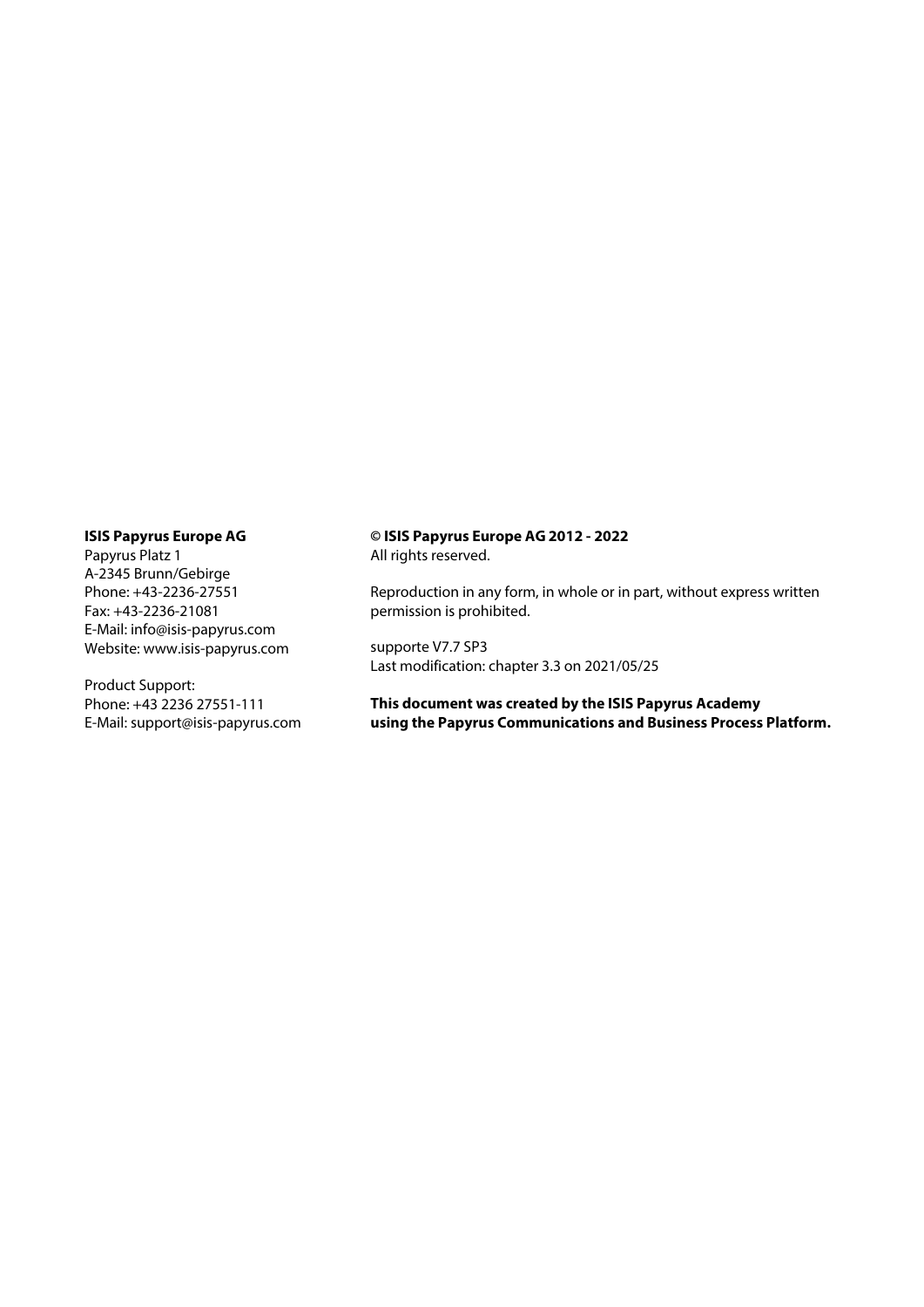### **Contents**

| 2 Availability of ISIS Papyrus product support manuscription and container and 5           |  |
|--------------------------------------------------------------------------------------------|--|
|                                                                                            |  |
|                                                                                            |  |
|                                                                                            |  |
|                                                                                            |  |
|                                                                                            |  |
|                                                                                            |  |
|                                                                                            |  |
|                                                                                            |  |
| 4.2 What kind of information should you provide when contacting ISIS Papyrus for technical |  |
|                                                                                            |  |
|                                                                                            |  |
|                                                                                            |  |
|                                                                                            |  |
|                                                                                            |  |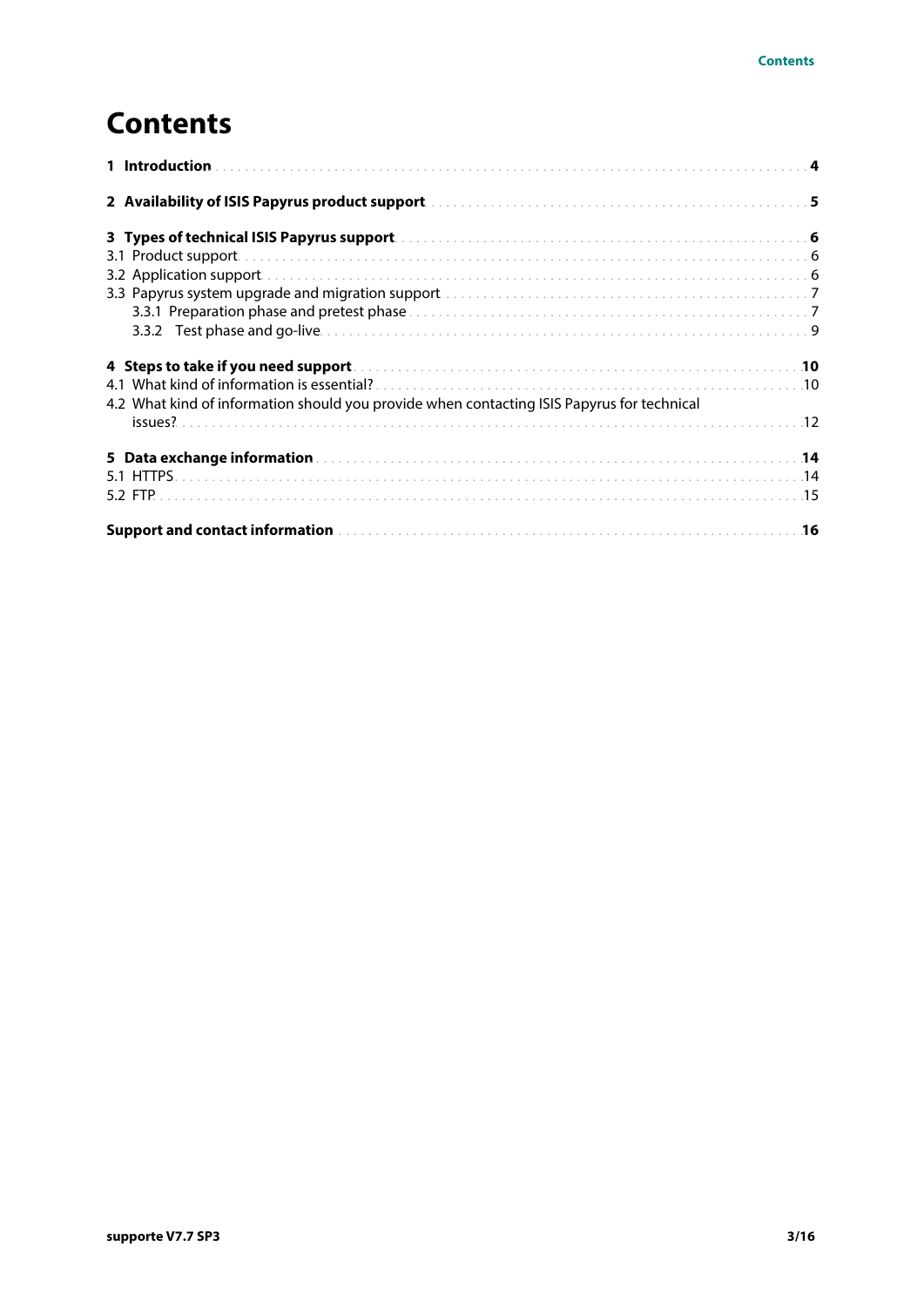## <span id="page-3-0"></span>1 Introduction

ISIS Papyrus Europe AG provides support services throughout the entire Papyrus implementation and operation process including training and consulting, analysis of customer processes and custom application development.

In order to facilitate communications and responsiveness in case help is needed from us, we have compiled this guideline.

This document describes how to prepare technical information when you ask a question about the use of ISIS products, applications built on top of them or when reporting unexpected product behavior. This information is required by ISIS Papyrus Product Support [\(support@isis-papyrus.com\)](mailto:%28support@isis-papayrus.com) and provided to internal support teams like the ISIS Papyrus Project Quality Assurance representatives, if needed.

Note that, if a question is more related to marketing, sales or administration, you can contact your ISIS Papyrus customer care representative via your local ISIS Papyrus office, directly by phone, or by e-mail to [info@isis-papyrus.com](mailto:info@isis-papyrus.com).

Before getting in contact with ISIS Papyrus Product Support, please prepare all the necessary information, as described in the chapter see [4 Steps to take if you need support.](#page-9-0)

The more relevant information we get, the more likely it is that a question can be answered in a short time.

Help us to help you. Thank you!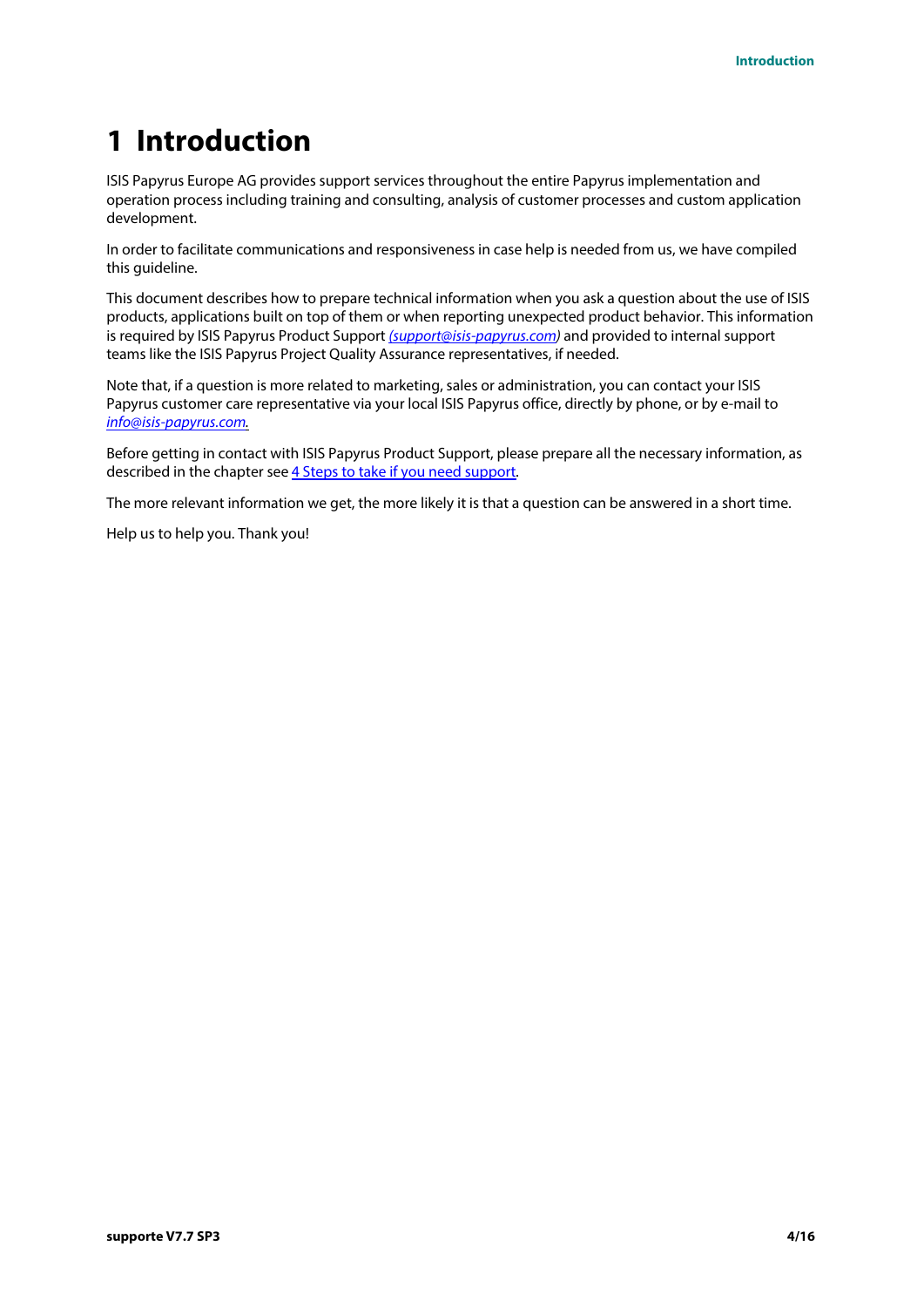## <span id="page-4-0"></span>2 Availability of ISIS Papyrus product support

If you have questions or need help with one of our products, please do not hesitate to call us or send us a support request.

#### ISIS Papyrus Support Center for Europe and International

ISIS Papyrus Europe AG

Papyrusplatz 1 A-2345 Brunn/Gebirge Austria

Business hours: Monday to Friday 8:00 a.m. to 6:00 p.m. CET.

Phone: +43 (0)2236 27551 EXT 111 E-mail: [support@isis-papyrus.com](mailto:support@isis-papyrus.com) Internet contact form: <http://www.isis-papyrus.com/support-request>

ISIS Papyrus Support Center for USA

ISIS Papyrus America, Inc.

301 Bank St. Southlake, TX 76092 USA

Business hours: Monday to Friday 8:00 a.m. to 6:00 p.m. CST.

Phone: +1 817 4162345 E-mail: [support@isis-papyrus.com](mailto:support@isis-papyrus.com) Internet contact form: <http://www.isis-papyrus.com/support-request>

#### ISIS Papyrus Support Center for Asia Pacific ISIS Papyrus Asia Pacific Pte Ltd

9 Temasek Boulevard #29-01 Suntec City Tower 2 Singapore 038989

Business hours: Monday to Friday 8:00 a.m. to 6:00 p.m. SGT.

Phone: +65 6339 8719 E-mail:[support@isis-papyrus.com](mailto:support@isis-papyrus.com) Internet contact form: <http://www.isis-papyrus.com/support-request>

Note: In case of production critical situations always call ISIS Papyrus Product Support and do not rely on e-mail only.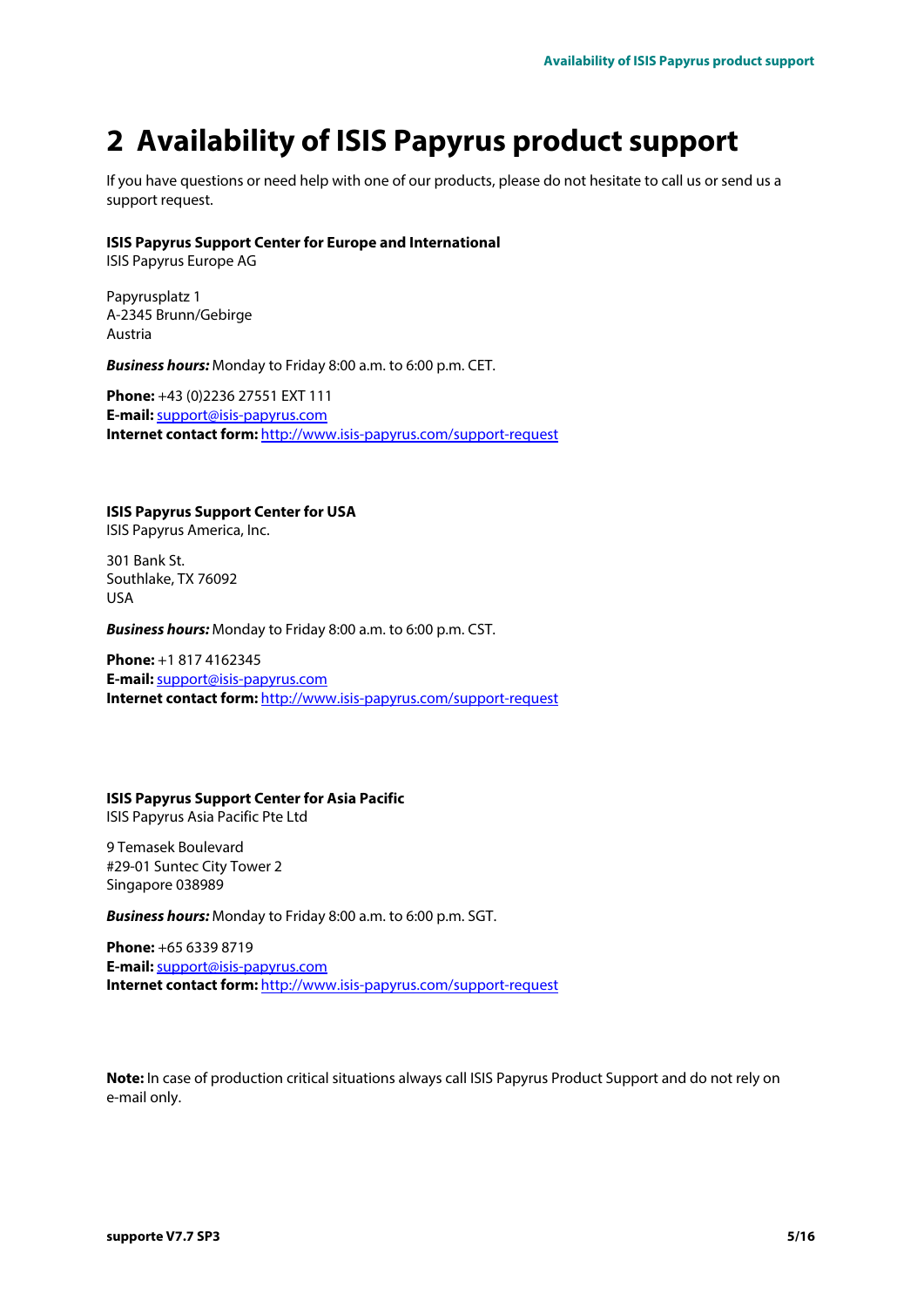### <span id="page-5-0"></span>3 Types of technical ISIS Papyrus support

We offer two kinds of technical support services to meet our customers' requirements: Product support and application support. The currently supported releases are stated on the ISIS Papyrus website under [http://www.isis-papyrus.com/support.html](http://www.isis-papyrus.com/support).

Every customer with a valid product maintenance is eligible to make use of the available support services.

### <span id="page-5-1"></span>3.1 Product support

ISIS Papyrus Product Support is your first level contact for any type of technical product inquiry or software problem. We will reply and attend to your questions promptly and try to provide you with an answer and resolution as soon as possible. The reported request will be analyzed in the ISIS Papyrus labs, and if necessary, we will send you a software update, service pack or hotfix to solve the problem.

Papyrus software upgrades can be technically supported (software installation, framework import) if the customer provides a remote access to the Papyrus installation. If that is not sufficient we offer payed consultancy services on request.

The replication of customer setups at ISIS Papyrus labs for problem analysis or application support is limited due to the enforced GPDR situation. Customers have to be prepared to provide GPDR-compliant test data and test systems and sign a confidentiality agreement with ISIS Papyrus.

### <span id="page-5-2"></span>3.2 Application support

The design of document applications and the development of business applications is not covered by the standard ISIS Papyrus maintenance contract.

If you have questions, we will try to provide technical support and offer solutions based on available business application knowledge.

However, tasks like identifying application programming errors, fine-tuning of Papyrus Designer DOCDEF applications and Capture Designer extraction definitions as well as system analysis of the Papyrus Objects platform, require detailed knowledge of the customer specific business applications and thus can only be handled on an advisory level.

If suggestions provided by ISIS Papyrus Support are not sufficient or applicable in the given situation, or if the implementation of any new requirement is requested, you can request assistance from an ISIS Papyrus consultant.

Customers may request the services of an ISIS Papyrus consultant for a fee with ISIS Papyrus Marketing Services (e-mail: [info@isis-papyrus.com\)](mailto:info@isis-papyrus.com) or by contacting the customer care representative or local ISIS Papyrus company office for the appropriate pricing and resources for your situation.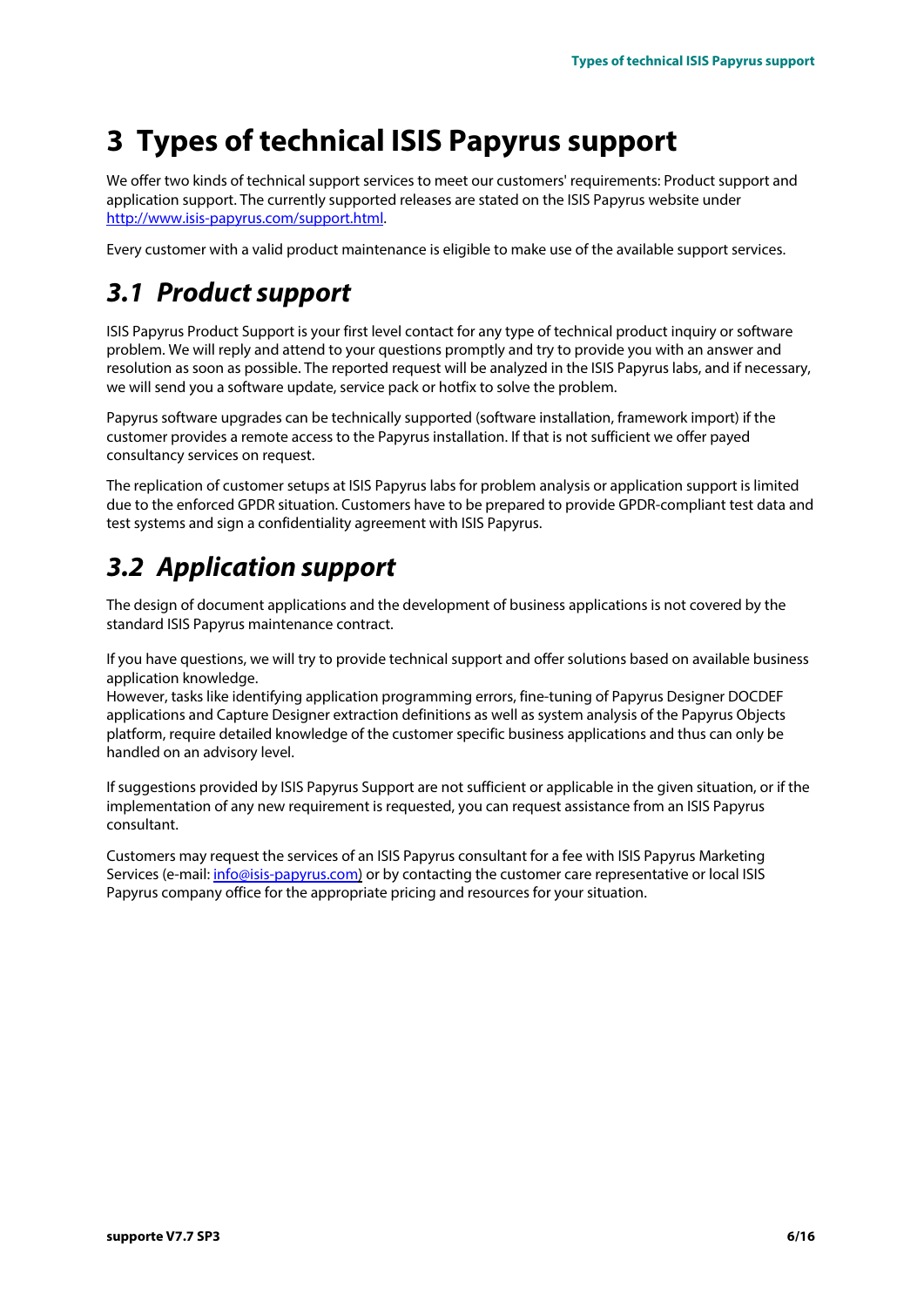### <span id="page-6-0"></span>3.3 Papyrus system upgrade and migration support

Upgrades to the latest Papyrus release level are recommended to guarantee a maintainable system. For the currently supported releases, see the ISIS Papyrus Website under [http://www.isis-papyrus.com/support.html](http://www.isis-papyrus.com/support).

We strongly recommend to follow the procedure outlined below with the assistance of an ISIS Papyrus consultant throughout the described phases. Note that booking an ISIS Papyrus consultant usually needs up to 4 weeks lead time.

Efforts of each of the phases need to be carefully estimated and planned as they depend on system complexity and size, skills of involved people and completeness of available test plans but typically range from weeks to months.



### <span id="page-6-1"></span>3.3.1 Preparation phase and pretest phase

#### 1. Preparation phase

The customer defines a project plan with timings, resource needs and prepares a dedicated test environment to provide a completely separated infrastructure which does not conflict with daily production and development/test environments. For the typical two-domain scenario depicted in the graphic above you have to consider that the Dev/Test environment usually serves "production" purposes and thus, cannot be used for the upgrade testing. Reason is that if this environment would be upgraded and used for testing (see phases 2-4 below), it could not serve the exchange workflows with the Production environment as long as the Production environment was not updated. You have to consider to prepare a completely separate environment with the necessary product authorizations. A Backup IPAS with a quota keyset is available for such purposes and needs to be arranged with Papyrus Marketing.

A copy of the production setup is deployed on the test infrastructure and the official upgrade procedure as documented in chapter Upgrading Papyrus Objects Installations in WebRepository and WebControl Installation and Administrator Guide (poinste) was executed. Papyrus Product Support can assist when remote access is provided. For more detailed support or analysis you can order payed consultancy services.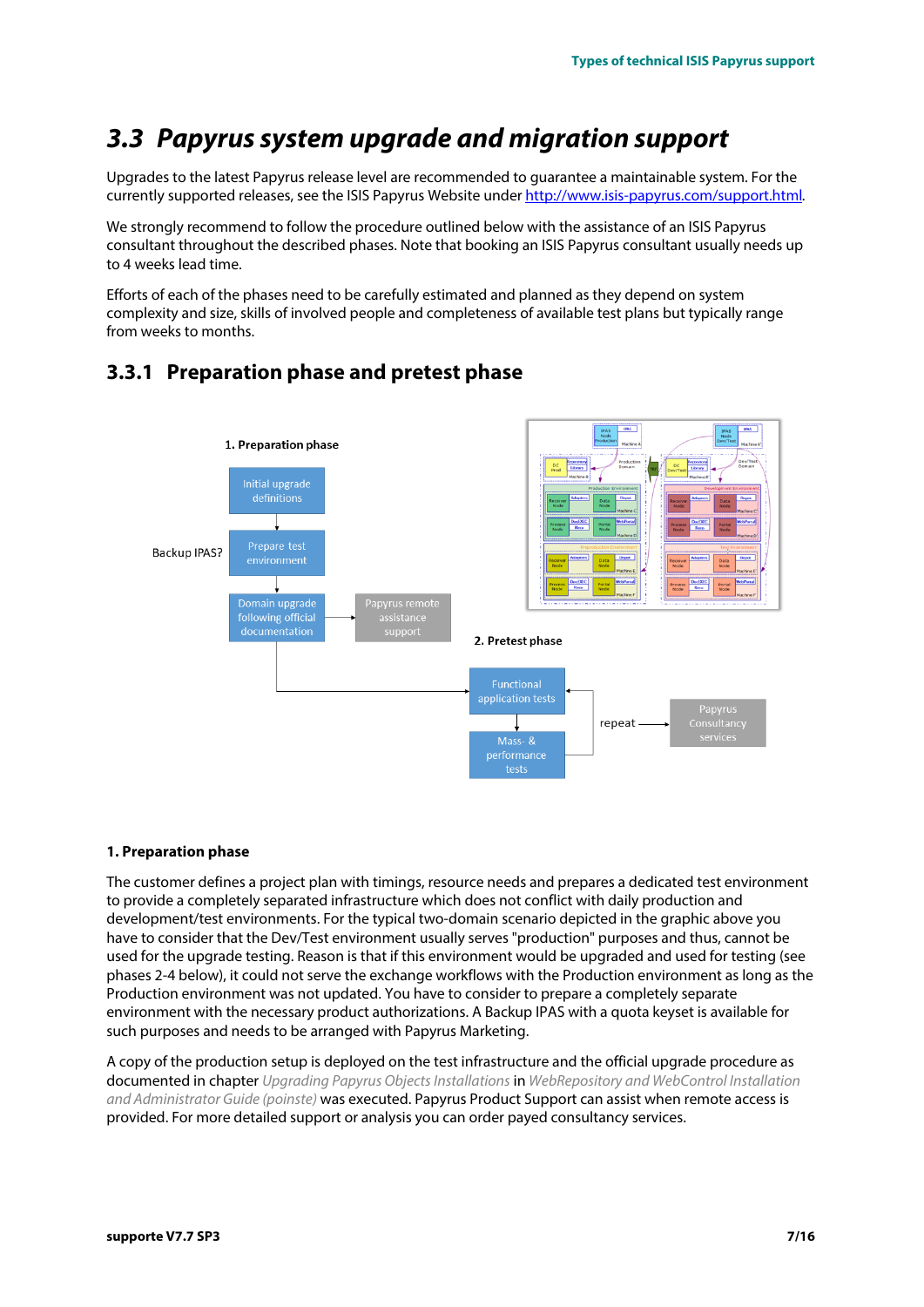#### 2. Pretest phase

After the technical upgrade was successfully completed we recommend to execute a set of functional test cases for each application following your test plan. See the Papyrus test plan template document Test Plan for the Papyrus System at [Customer] (custteste), which is an editable document that is available with every Papyrus software delivery.

In order to guarantee a well performing system it is recommended to run a set of mass- and performance tests which have to evaluate that the expected throughput and response times are met.

Iterations have to be considered in order to care for necessary improvements.

Goal of the pre-test phase is to have a proof for the functional and performance equivalence of the application with the upgraded software version.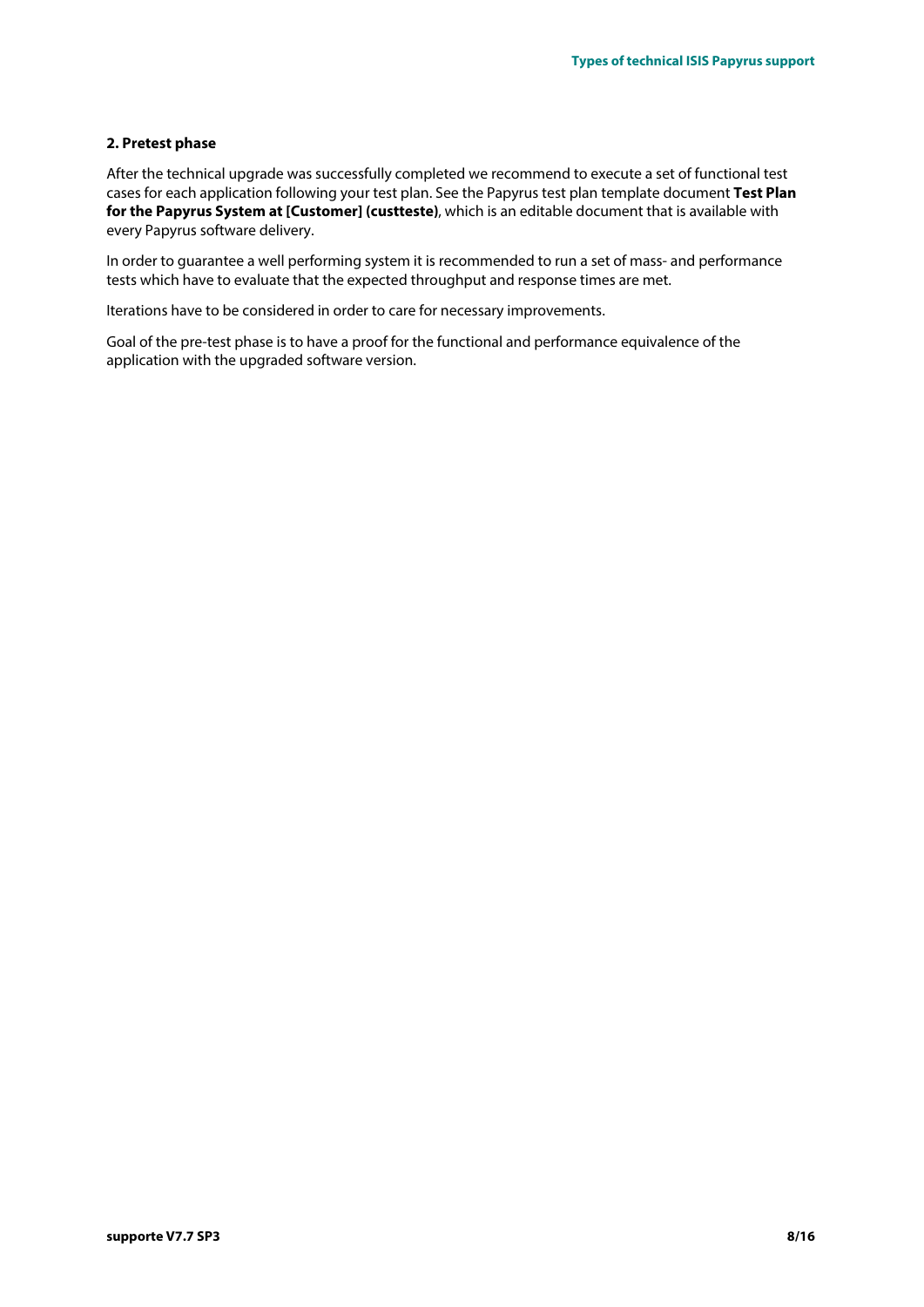### <span id="page-8-0"></span>3.3.2 Test phase and go-live



#### 3. Test phase

This phase repeats the upgrade procedure from step (2) in order to provide an environment for full application tests involving all stake holders (SIT, UAT).

We strongly recommend to define a detailed test plan with test data and expected results for each test and mark them if successfully passed or not.

Calculate for necessary iterations to investigate encountered deviations and resolve issues.

Papyrus consultancy services are available to support you and have to be ordered in advance from Papyrus Marketing services.

At the end you will have a detailed document which describes all necessary steps to be taken in order to successfully upgrade the Papyrus system in the next and last phase.

#### 4. Go-live

ISIS Papyrus recommends that the go live phase is be accompanied by an ISIS Papyrus consultant.

- 1. The customer executes the steps of the upgrade plan from the test phase in the production system.
- 2. Customer runs the go live test cases.
- 3. Decision: go/no-go?
- 4. In case of a rollback the full backup must be restored and the customer test phase restarted in order to analyze and resolve the encountered issues.
- 5. In case of successful go live, a system and application monitoring must be established which allows to react on unexpected situations which have to be individually handled.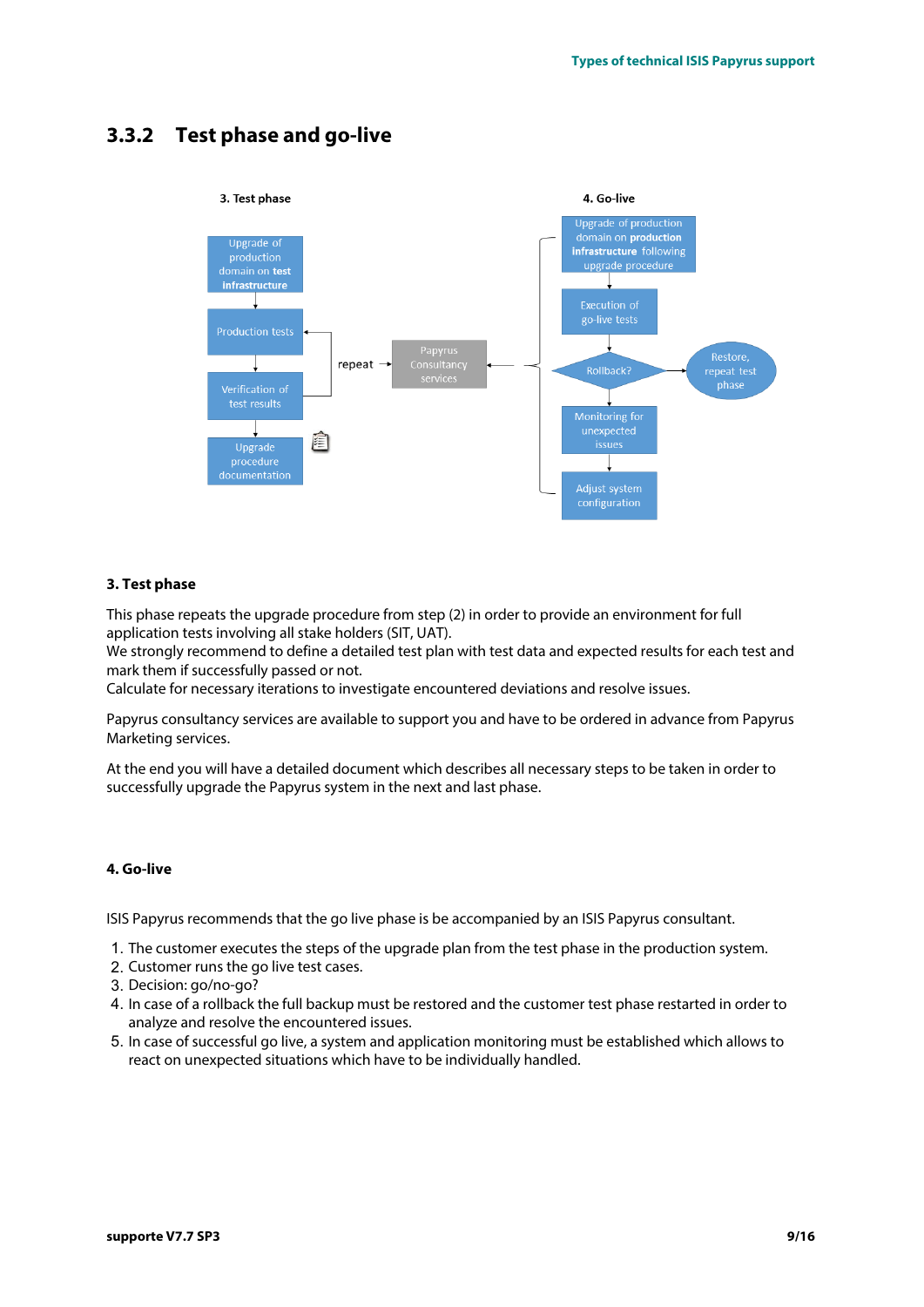### <span id="page-9-0"></span>4 Steps to take if you need support

Before contacting ISIS Papyrus Product Support, please try to answer the following questions as precisely as possible.

The following questions highlight the type of information that should be readily available to be provided to the ISIS Papyrus Product Support in order to clarify the customer situation.

Answers to these questions will help ISIS Papyrus Product Support to understand the situation and to determine what additional information may be needed to analyze and reproduce the problem at ISIS Papyrus.

Providing specific and detailed information can speed up analysis and shorten the time for providing a solution.

### <span id="page-9-1"></span>4.1 What kind of information is essential?

Identify the product(s) involved in the questions or causing troubles, e.g.:

Overview AFP Designer Papyrus Designer and/or DocEXEC Papyrus Designer Package/Capture Papyrus Server Module Papyrus WebControl or Papyrus WebRepository Papyrus Desktop Papyrus Kernel Papyrus FreeForm® ...

What version and compile date is used?

This can be found in GUI products in the "Help About" and for all other products in the Product Log.

Loas:

+ Product Logs containing information/messages that define the problem you are experiencing. + PCS log that contains information from the processes and time under investigation (default location is the "ISISCOMM" directory).

+ Trace logs from products which include options for tracing operations.

Dump or core files (zipped)

For more details, see chapter see ISIS Dump Utility in Software Installation and Product Authorization Installation and Administrator Guide (iinste) in the see Software Installation and Product Authorization Installation and Administrator Guide (iinste).

- Hanging processes or blocked Kernels:

In case of problems with hanging processes or blocked Papyrus Objects Kernels it is also required to save the PCS shared memory information as following:

- + Start PCS Monitor (PCSMON)
- + Select the option 'S' from the main menu and specify a file name where the Shared Memory Segment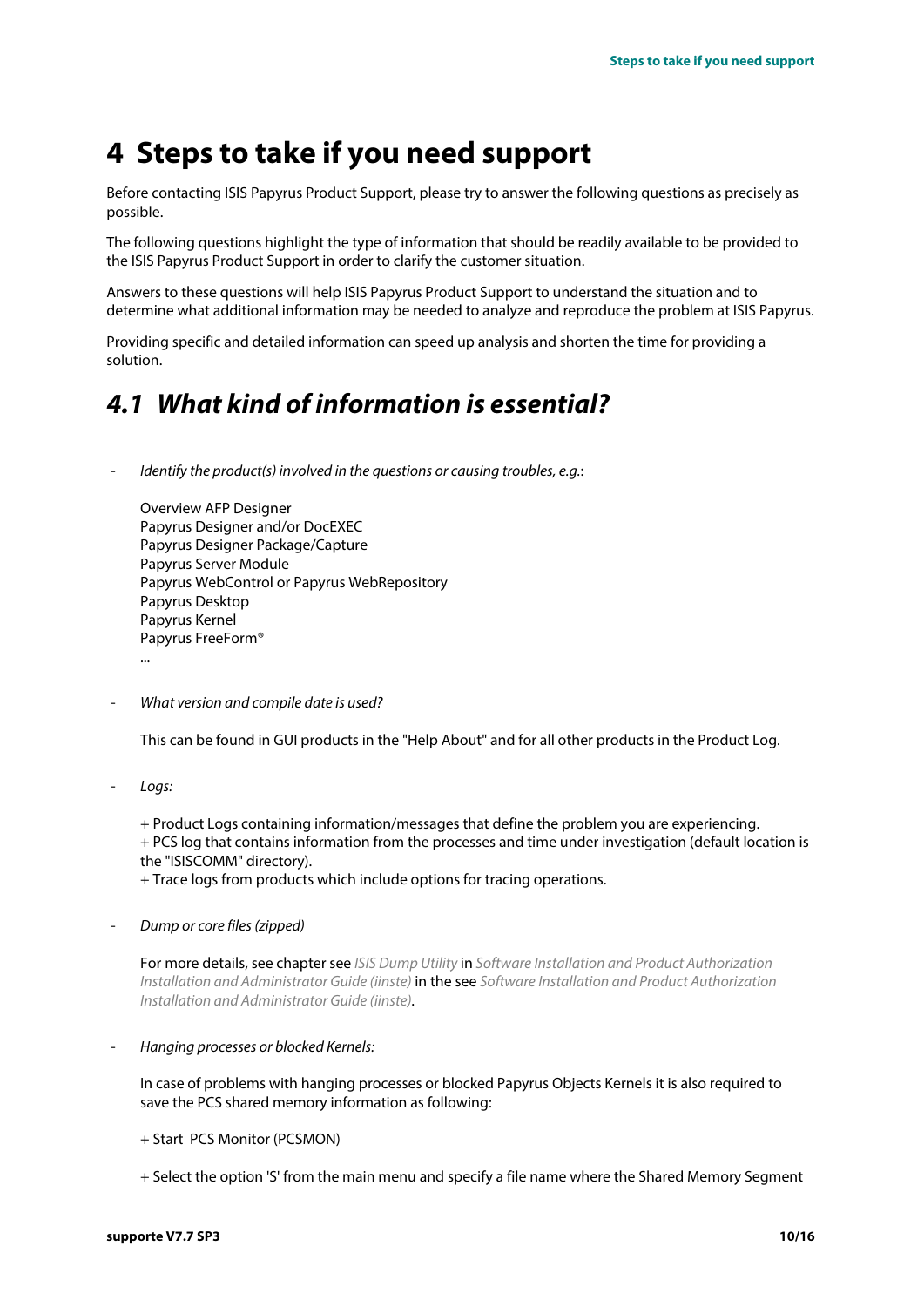(SHM) file should be saved to

- S. Save shared memory segment into dump file for offline diagnostics Enter the path/name of the file:
- + Create a running dump from the kernel through option 'V'
	- V. Create a dump/core file of a process without aborting it Enter the process id (first column)
- + Restart the related node.

+ Provide PCS Logs of involved nodes, saved Shared Memory Segment (SHM) file and the running dump to ISIS.

- Application Data needed for the analysis of the behavior

Project export AFP input data resources output data Project definitions

- Objects Data needed if Papyrus Web Control or Papyrus Web Repository is involved

Object Space of the Domain Controller Object Space of the node where the problem occurred. Product logs like material log, tool journal, tool log relating to the PCS Log for Papyrus Objects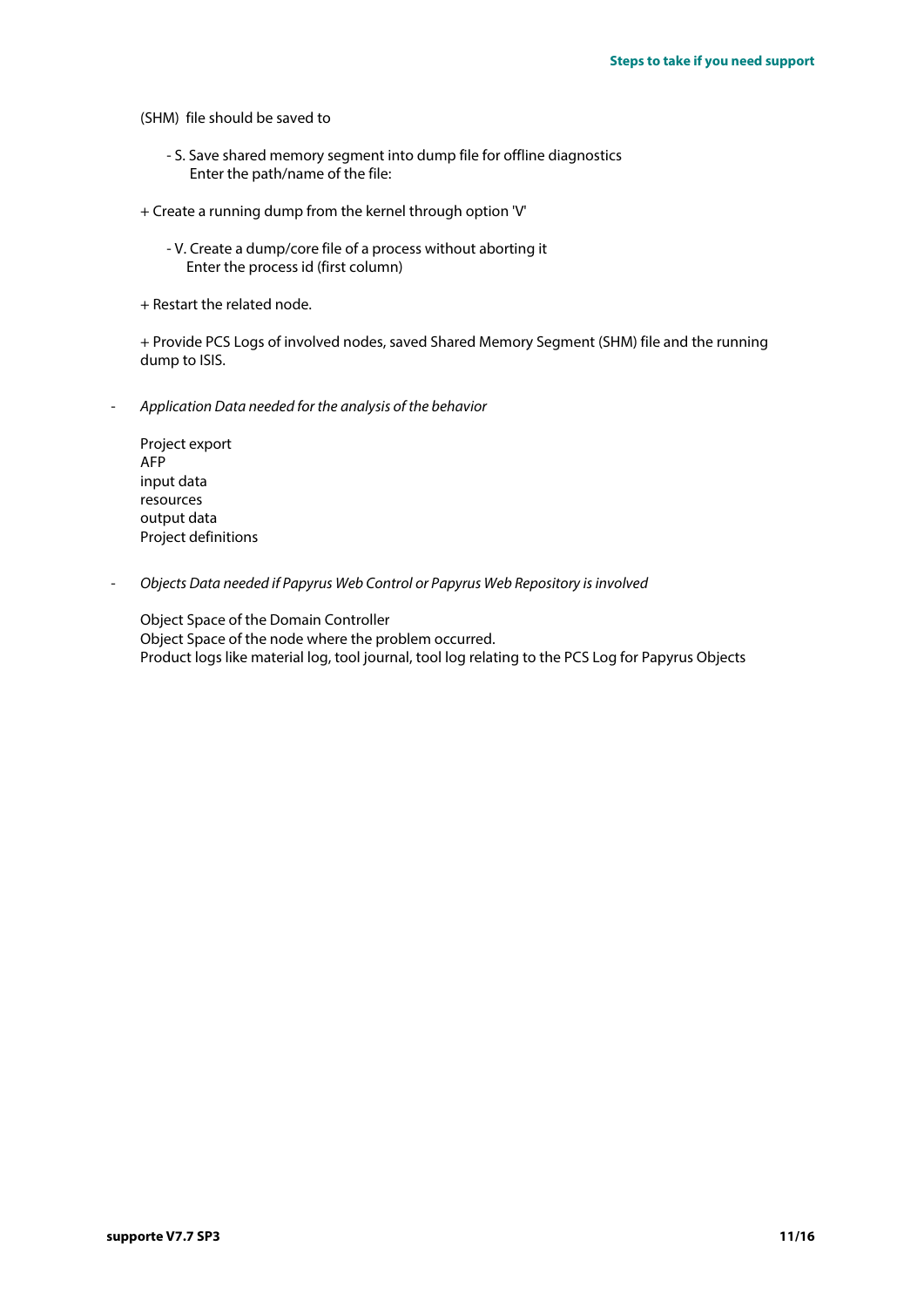### <span id="page-11-0"></span>4.2 What kind of information should you provide when contacting ISIS Papyrus for technical issues?

Would you please describe what happened in detail?

- Which part of the Papyrus System failed?
- How does the product/process fail?
- Did the product produce an error message, crash, or dump or special message about the nature of the problem?
- Send a screen shot of the message or product windows.
- Did the application generate incorrect output?
- If the product output is wrong explain what is wrong? What was expected to happen?
- Can the job be run successfully with other data or files?
- Does the product work on another system with the same data/file?
- Was there a check whether the data are correct i.e. compared to data that do work.
- Did the workstation or server seem slow or overloaded?
- Did some components of the system (e.g. a node) "freeze"?
- When does the situation occur?
- Has anything been changed recently on the workstation or server or with the use of the product?
- Any other observations (system activities, other applications running and so on)?
- Could you locate the source of the problem?
- In which environment did the problem happen (PROD, TEST, DEV, ...)?
- Could the problem be reproduced? If so, please provide a step-by-step description.
- Did you check the documentation on the error message "ISIS Papyrus Product Messages General Users Guide (ipmgue).pdf"or the Product Reference Manuals for information on messages or use of functions?
- Did you discuss the problem with your colleagues and did you try to find a solution?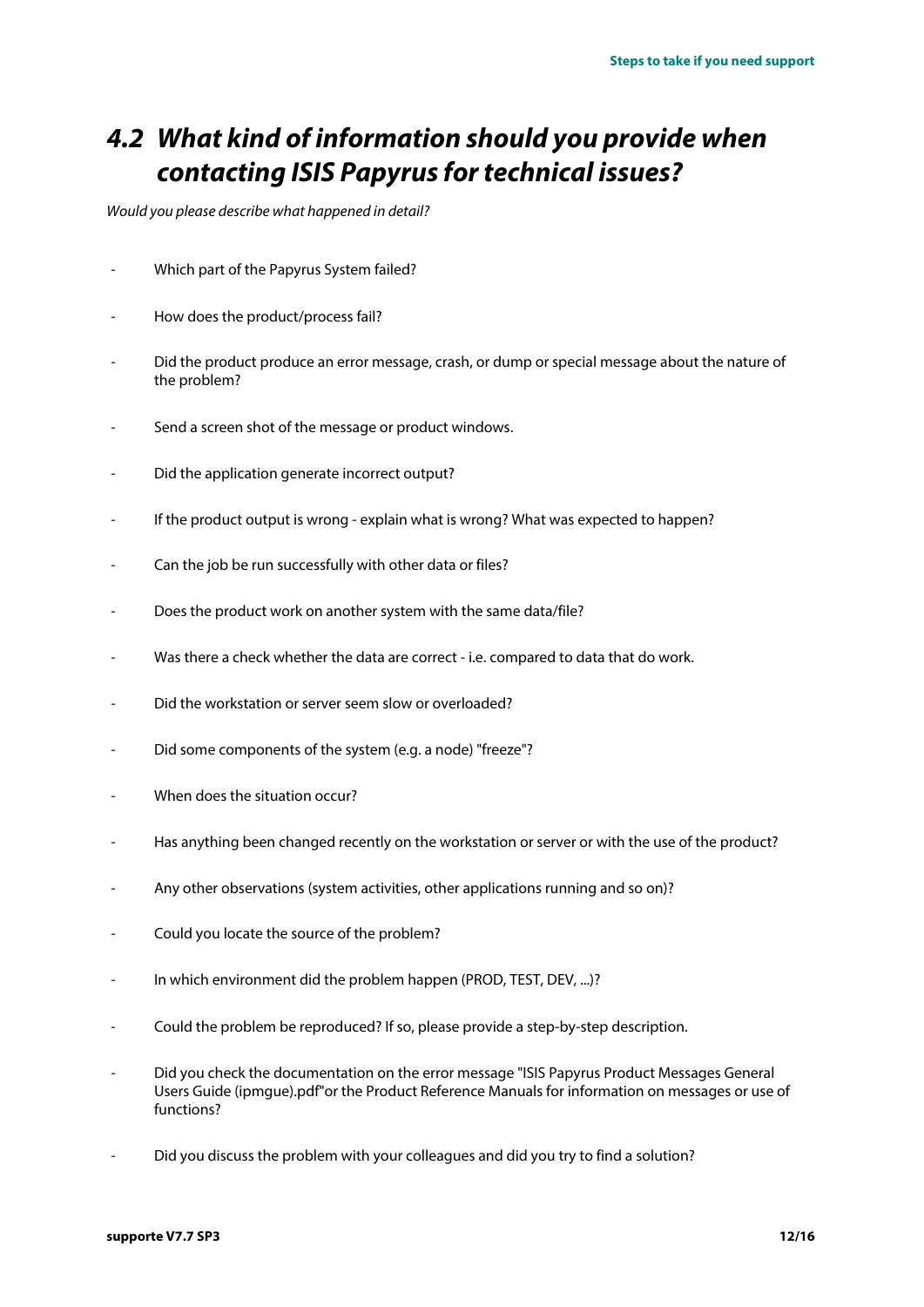- What steps have been tried to solve the problem?
- Have you noticed anything we did not ask?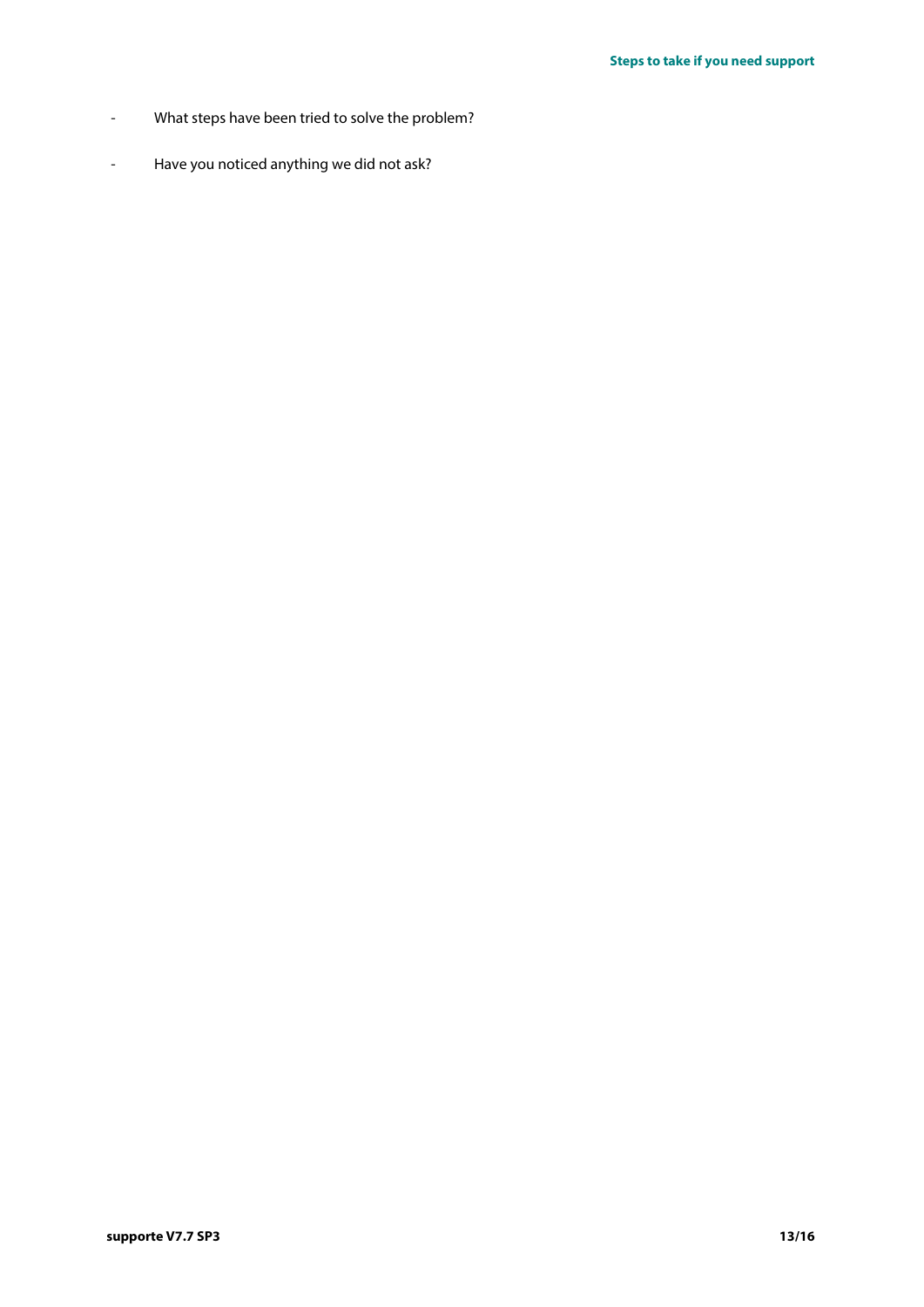# <span id="page-13-0"></span>5 Data exchange information

### <span id="page-13-1"></span>5.1 HTTPS

ISIS Papyrus prepared its own application where our customers have the opportunity to exchange data with ISIS Papyrus via HTTPS. Single file size must not exceed 400 MB. For the upload of bigger data please use the FTP transfer.

The website providing this data exchange application based on HTTPS can be reached via the following URL:

<https://support.isis-papyrus.com>

A user name and password can be requested via e-mail:

#### [support@isis-papyrus.com](mailto:support@isis-papyrus.com)

After login the following functionality can be selected:

| Home                     | To navigate to the first view from anywhere in this application.                                                                                 |
|--------------------------|--------------------------------------------------------------------------------------------------------------------------------------------------|
| <b>Create New Folder</b> | To create a new folder for a new upload where the <b>Subject</b> field is mandatory.                                                             |
|                          | Within the Create New Folder it is possible to:                                                                                                  |
|                          | Edit Folder<br>Delete Folder<br>Upload File<br>Commit Upload, which is required to confirm and provide an upload into the<br><b>ISIS Portal.</b> |
| Help                     | Show online help for the HTTPS data exchange application.                                                                                        |
| Logout                   | Log out of the HTTPS data exchange application.                                                                                                  |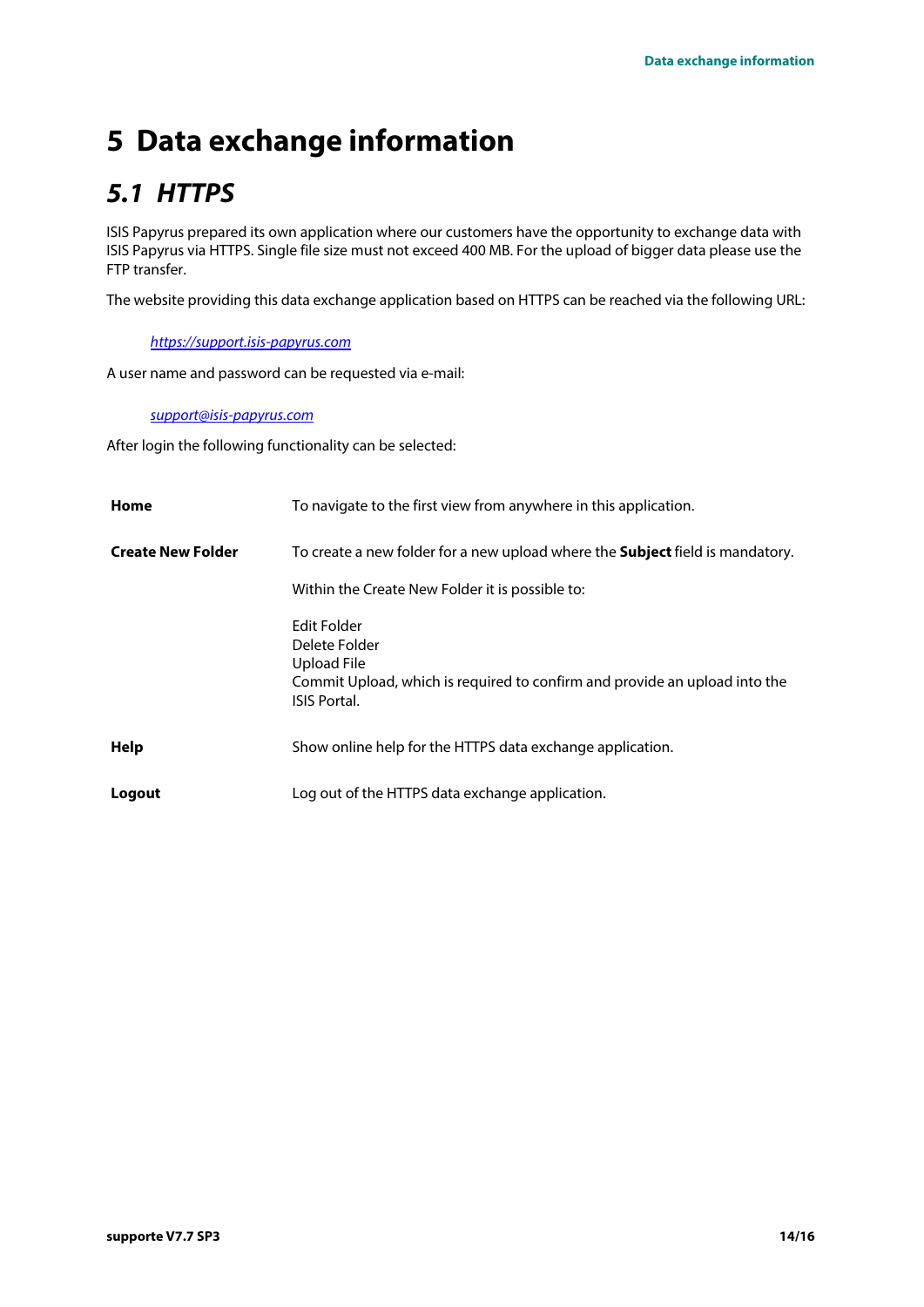### <span id="page-14-0"></span>5.2 FTP

Alternatively to HTTPS a FTP Server is available for data exchange where every user has a secure and individual space. Access will be provided from ISIS Product Support.

For data transfers this FTP address is available

#### ftp://ftps.isis-papyrus.com

The FTP Server is for short term transfer only. Files will be automatically deleted after 30 days.

The following FTP services are available:

- FTP on port TCP/21 (can be used with standard FTP Clients and web browsers (NOT Internet Explorer 7))

If you want to access the FTP folder with a web browser, be sure to use the correct syntax: ftp://<username>:<password>@ftps.isis-papyrus.com

- **SFTP** over ssh on port TCP/22 (needs a **SFTP** or **SCP** Client ... e.g. FileZilla, WinSCP)

- FTP/TLS (ssl secured FTP) on port TCP/21 (needs a suitable FTP Client ... e.g. FileZilla)

We recommend using FileZilla [\(http://filezilla-project.org/download.php?type=client\)](http://filezilla-project.org/download.php?type=client) as FTP Client.

For access please contact [support@isis-papyrus.com](mailto:%28support@isis-papayrus.com).

Disclaimer for the ISIS Papyrus support server usage: Access to the ISIS Papyrus support server is solely for business purposes in line with the provisions outlined in the ISIS Papyrus maintenance order. Any infringement of these provisions will lead to the account being locked. If access is no longer required for reasons of the withdrawal of a client´s employee or any changes to their responsibilities, ISIS Papyrus must be immediately informed in order to disable the account. The client will be held responsible for losses arising from incorrect or delayed indication of such changes.

The ISIS Papyrus support server will not be monitored and any uploads should be explicitly disclosed to the ISIS Papyrus Product Support by telephone or e-mail. ISIS Papyrus will automatically delete content on the FTP Server every 30 days.